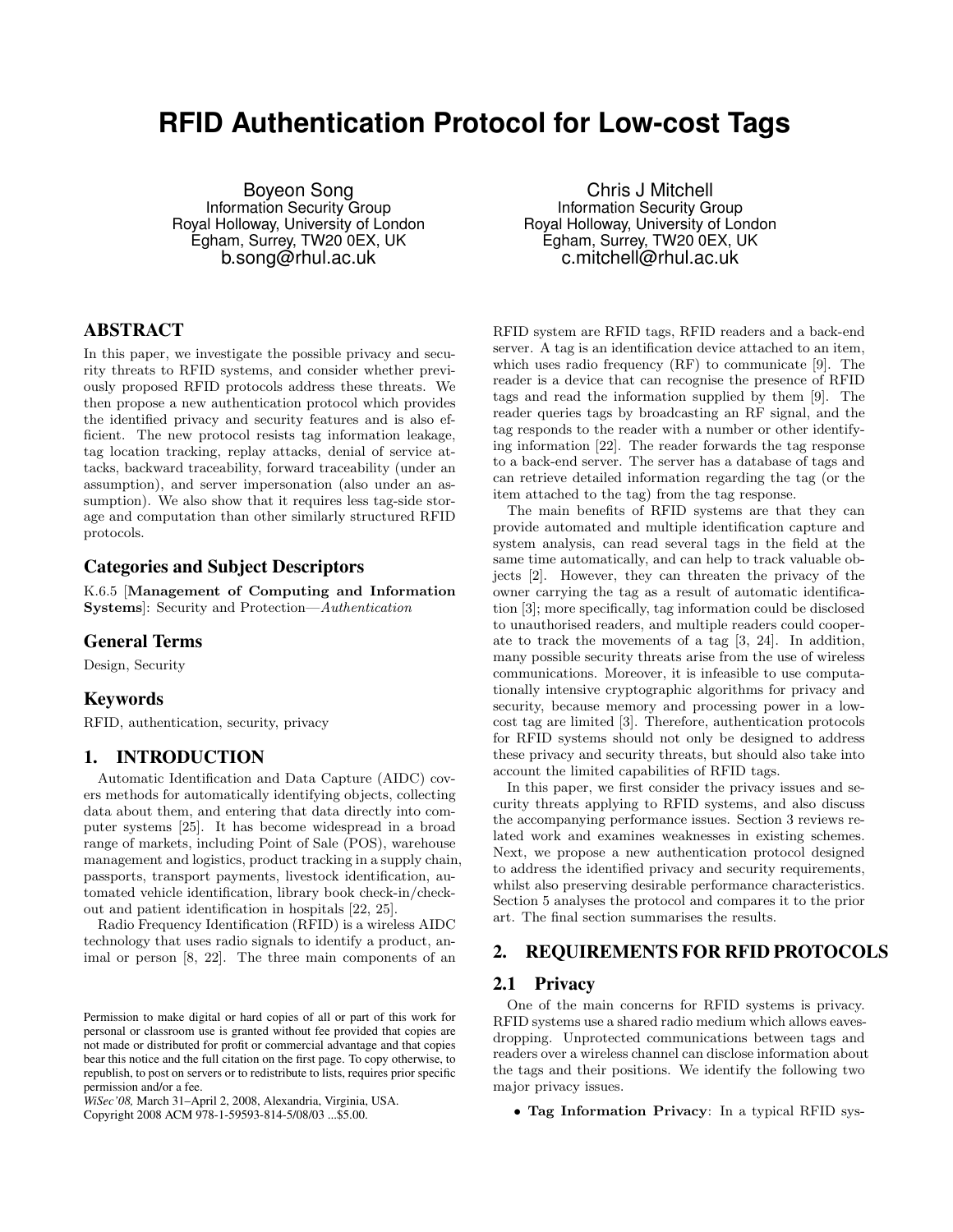tem, when an RFID reader queries an RFID tag, it responds by sending its identifier to the reader; the reader can then request further details by sending this identifier to a server. If unauthorised readers can also get a tag identifier, then they may be able to determine the additional information related to the tag. For example, if the information associated with a tag attached to a passport, ID-card or medical record could be obtained by any reader, then the damage would be very serious. To protect against such information leakage, RFID systems need to be controlled so that only authorised readers are able to access the information associated with a tag.

• Tag Location Privacy: If the responses of a tag are linkable to each other or distinguishable from those of other tags, then the location of a tag could be tracked by multiple collaborating tag readers. For example, if the response of a tag to a reader query is a static ID code, then the movements of the tag can be monitored, and the social interactions of an individual carrying a tag may be available to third parties without him or her knowing. If messages from tags are anonymous, then the tag tracking problem can be avoided.

# 2.2 Security

We classify security threats to RFID protocols into weak and strong attacks.

### *2.2.1 Weak attacks*

These are attacks which are feasible just by observing and manipulating communications between readers and tags.

- Tag Impersonation: An eavesdropper could impersonate a target tag without knowing the tag's internal secrets. It could communicate with readers instead of the tag and be authenticated as the tag.
- Replay attack: In such an attack, an attacker reuses communications from previous sessions to perform a successful authentication between a tag and a server.
- Denial of Service attack: An adversary disturbs the interactions between readers and tags by intercepting or blocking messages transmitted. Such an attack could cause a server and a tag to lose synchronisation. For example, the server might update the shared data, while the tag does not; in such a case they would no longer be able to authenticate each other.

#### *2.2.2 Strong attacks*

These are threats possible for an attacker which has compromised a target tag. The memory of a low-cost tag is not tamper-resistant, and hence the tag's internal data are liable to be exposed by physical attacks. Thus addressing such attacks is essential for the security of RFID schemes.

• Backward Traceability: This occurs if, given all the internal state of a target tag at time  $t$ , the attacker is able to identify target tag interactions that occurred at a time  $t' < t$  [15]. That is, knowledge of a tag's current internal state could help identify the tag's past interactions, and the past transcripts of a tag may allow tracking of the tag owner's past behaviour [15].

In some previous papers, backward untraceability is referred to as forward security [5, 7, 12, 18]. Here we use the terms backward traceability and forward traceability defined as in [15] to clearly distinguish between threats to past and future anonymity.

- Forward Traceability: This can similarly be defined as where knowledge of a tag's internal state at time  $t$ can help to identify tag interactions that occur at a time  $t' > t$  [15]. The only way of maintaining future security once the current tag secrets have been revealed is to detect key compromise as soon as possible, and to replace the exposed key to protect future transactions [15]. This issue is related to tag ownership transfer. This is because, if an RFID scheme does not provide forward untraceability, when the ownership of a tag is transferred, the previous owners might be able to read communications between the new owner and the tag.
- Server Impersonation: This means that an adversary with knowledge of the internal state of a tag is able to impersonate the valid server to the tag. This attack does not appear to have been discussed previously, despite its potential importance.

One reason that this is a genuine threat is because of the following attack. If it is possible to impersonate a server to a tag, an adversary could request a target tag to update its shared secrets. The tag and the real server would then be desynchronised, and incapable of successful communications.

# 2.3 Performance

RFID schemes cannot use computationally intensive cryptographic algorithms for privacy and security because tight tag cost requirements make tag-side resources (such as processing power and storage) scarce.

- Capacity minimisation: The volume of data stored in a tag should be minimised because of the limited size of tag memory.
- Computation minimisation: Tag-side computations should be minimised because of the very limited power available to a tag.
- Communication compression: The volume of data that each tag can transmit per second is limited by the bandwidth available for RFID tags [3, 18].
- **Scalability:** The server should be able to handle growing amounts of work in a large tag population. It should be able to identify multiple tags using the same radio channel [11]. Performing an exhaustive search to identify individual tags could be difficult when the tag population is large [13].

# 3. RELATED WORK

Hash-based Access Control (HAC), as defined by Weis et al. [24], is a scheme which involves locking a tag using a one-way hash function. A locked tag uses the hash of a random key as its metaID. When locked, a tag responds to all queries with its metaID. However, the scheme allows a tag to be tracked because the same metaID is used repeatedly [5]. Weis et al. also suggest another scheme, Randomized Access Control (RAC), which employs a random number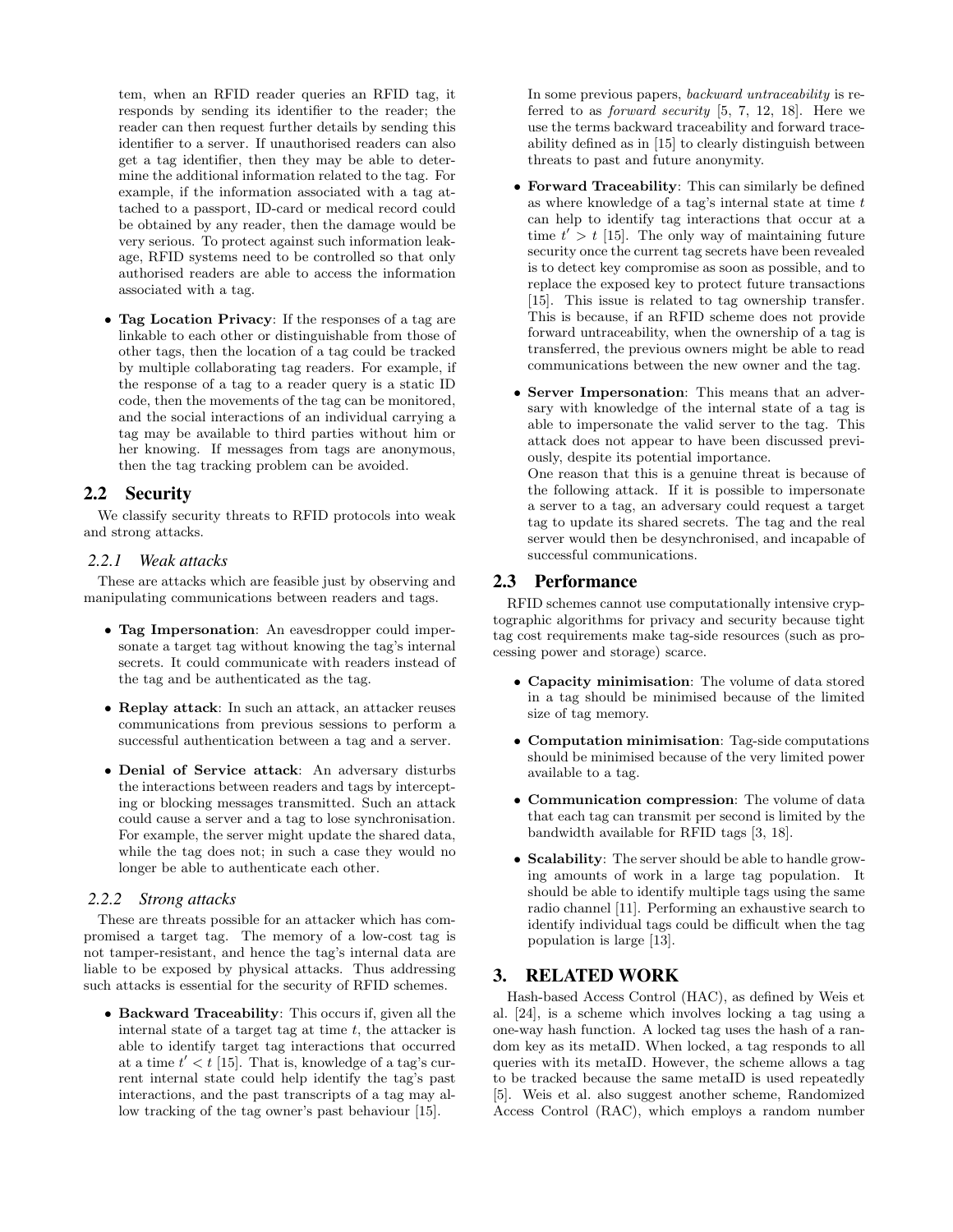generator to prevent the above tracking attack. In each session, a tag generates a new response as a hash function of the tag ID and a random number. However, tag impersonation remains possible because an intercepted response can be replayed. Moreover, it does not provide backward untraceability because the tag ID is fixed.

Ohkubo, Suzki, and Kinoshita (OSK) [18] propose an RFID privacy protection scheme providing indistinguishability (i.e. a tag output is indistinguishable from a truly random value and unlinkable to the ID of the tag) and backward untraceability. This scheme uses a low-cost hash chain mechanism to update tag secret information to provide these two security properties. However, it is subject to replay attacks [5], and hence it permits an adversary to impersonate a tag without knowing the tag secrets.

Henrici and Müller  $(HM)$  [10] suggest a scheme relying on one-way hash functions to enhance location privacy. A tag sends two hashed values as its response to a query, and updates its stored values, including its ID, after a successful authentication. Despite this, the scheme still allows a degree of tag tracking, because a tag always replies with the same hashed ID before the next successful authentication [5]. Also, a strong attacker could easily compute the identifiers used in previous sessions by combining the server's random number and the current identifier; that is, it does not provide backward untraceability.

Molnar and Wagner (MW) [17] propose a private authentication protocol for library RFID which uses a shared secret and a pseudorandom number function to protect the messages communicated between tag and reader. This scheme cannot provide backward untraceability. Once a tag is compromised, the attacker can trace past communications from this tag [5], because a tag's identifier and secret key are static. They also build a new tree-based protocol to provide scalable private authentication, with reader work  $O(\log N)$ ,  $O(\log N)$  rounds of interaction, and  $O(\log N)$  tag storage, where  $N$  denotes the number of tags, and the  $N$  tags are considered as leaves in a balanced binary tree [17]. However, this approach requires that each tag stores the  $\lceil \log N \rceil$ secrets corresponding to the path from the root to the tag, and privacy is weakened when an adversary is able to tamper with at least one tag [4, 19]. Also, the more tags an adversary tampers with, the more privacy is exposed [19].

Dimitriou's scheme (D) [6] is an RFID authentication protocol that enforces user privacy and protects against tag cloning. This scheme uses a challenge-response approach, where a tag uses a hash of its identifier as a response to a reader query to maintain scalability at the server, and the back-end server sends a message using the updated identifier to the tag after receiving the tag response, to authenticate the server to the tag. However, between valid sessions, the tag identifier remains the same, thereby making the scheme vulnerable to tracking and tag impersonation through reuse of the hashed tag identifier. Additionally, the scheme is prone to DoS attacks.

The identification scheme of Karthikeyan and Nesterenko (KN) [11] uses simple matrix multiplication, and does not require computationally expensive cryptographic mechanisms. Security is based on the difficulty of recovering the multiplicand or multiplier from the product of two matrices. An intruder could launch a DoS attack and could also attempt to mount a brute-force matrix or key guessing attack as discussed in [11]. In addition, the scheme cannot resist replay and tracking attacks [5].

Duc et al. (DPLK) [7] present a synchronisation-based communication protocol for the EPCGlobal Class 1 Gen-2 RFID tag. It uses a pseudo-random number generator and a cyclic redundancy code. It cannot prevent replay attacks before the next successful authentication. Most seriously, a DoS attack could permanently desynchronise a server and a tag [5]. It also does not provide backward untraceability if the fixed EPC code and the access key PIN are compromised  $\vert 5 \vert$ .

A mutual authentication protocol for RFID conforming to the EPC Class 1 Generation 2 standards was introduced by Chien and Chen (CC) [5]. A challenge-response protocol is used to prevent replay attacks. The server database maintains copies of both old and new tag keys to resist DoS attacks. Both the authentication key and the access key are updated after a successful session in order to give backward untraceability. However, the scheme still permits backward and forward traceability, because a strong attacker that compromises a tag can identify a tag's past interactions from the previous communications and the fixed EPC of the tag, and can also read the tag's future transactions. Moreover, an adversary can successfully masquerade as an authorised server to a tag if it has the tag secrets.

Lim and Kwon (LK) [15] describe an RFID authentication scheme satisfying both forward and backward untraceability and enabling perfect ownership transfer. They define update as deterministic evolution (of stored secrets) and refresh as probabilistic evolution, where the refresh process is introduced to help provide forward untraceability. A tag and a server both refresh their secrets using exchanged random numbers if an authentication procedure completes successfully. If an authentication procedure fails, the tag updates its secrets (i.e. using a deterministic process). The protocol provides forward untraceability from the moment that an adversary misses just one successful authentication session after it has compromised the tag secret. It uses two hash key chains: a forward key chain for tag secret evolution, and a backward key chain, used in reverse order, for server validation. These techniques make the scheme partially secure against server impersonation. The database keeps old and new key chains for relevant secrets in order to solve the desynchronisation problem arising from DoS attacks. However, it does have potentially scalability issues, because the server needs to perform significant computations to update tag secrets, and a large database is required to manage two key chains for each tag.

In this paper, we propose a scheme that significantly reduces the necessary storage and computation in a tag by comparison with the DPLK, CC and LK schemes, as well as preventing the attacks mentioned above.

# 4. A NOVEL AUTHENTICATION PROTO-COL

## 4.1 Design Principle

The goals of our new protocol are to meet the privacy and security requirements given in section 2, and also to maximise performance efficiency.

Our protocol involves three flows, and uses a challengeresponse approach. It uses random numbers to give anonymity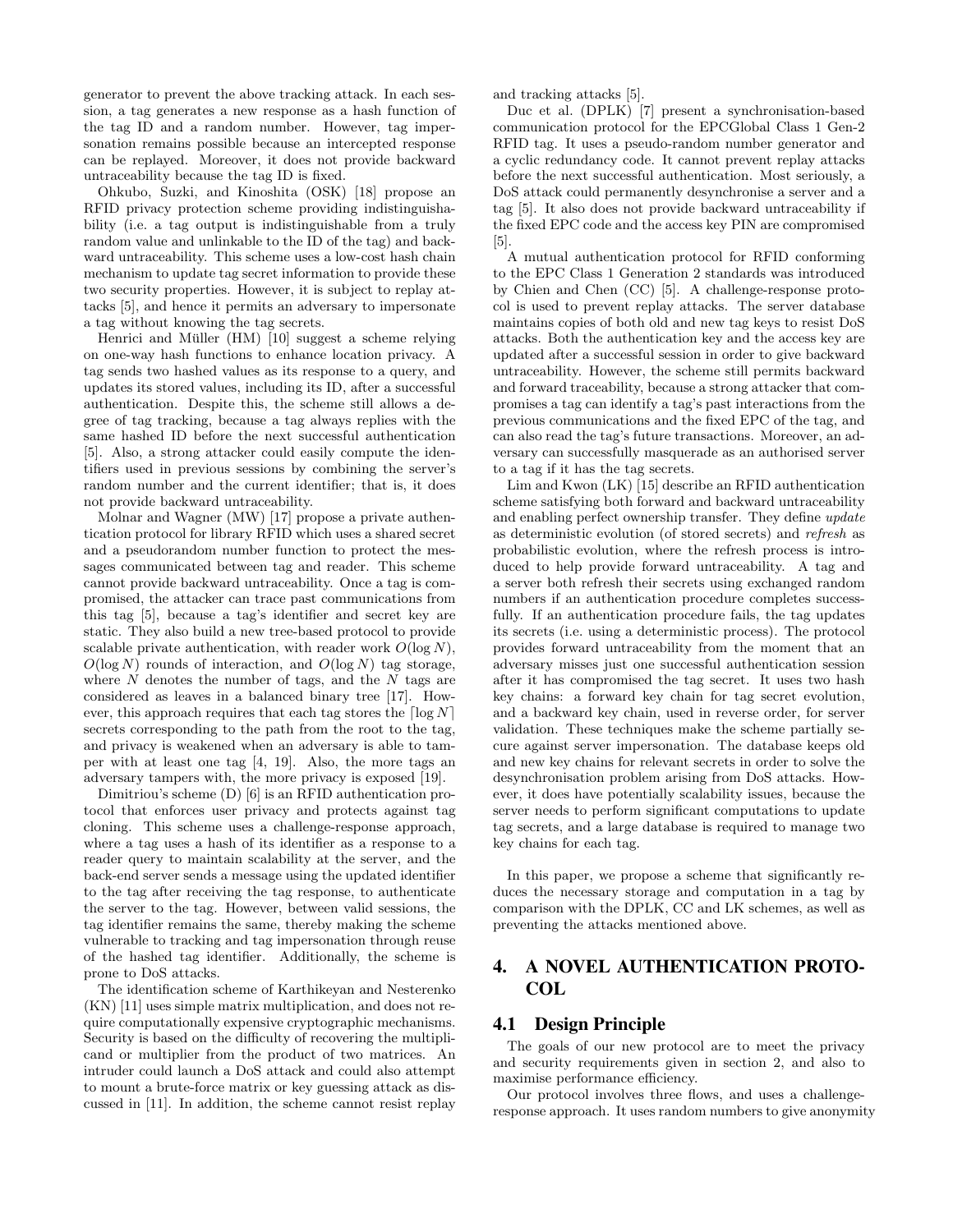for each tag response, as in the CC and LK protocols. The server database stores both the most recent and the current data for each tag to protect against desynchronisation between the server and tags, like the HM, CC and LK protocols. If the authentication procedure is successful, then the server and tag refresh their shared secrets probabilistically using exchanged random numbers, thereby providing untraceability, as in the LK protocol.

One of the main features of the protocol is that a random number generated by a tag serves as a temporary secret for the tag. Another feature is that a tag only needs to store an identifier, where this identifier is the cryptographic hash of a bit-string assigned to the tag. A server database stores tag bit-strings as well as tag identifiers. The bit-string is used for server validation. The scheme is designed to minimise the use of complex cryptographic functions, and instead wherever possible uses combinations of simple functions such as right and left shifts and bit-wise exclusive-or operations to combine data strings.

## 4.2 Preliminaries

#### *4.2.1 Definitions*

The protocol uses a hash function, a keyed hash function (a message authentication code algorithm) and a pseudorandom number generator.

- **Definition 1** A hash function  $h$  is an efficiently computable function which maps an arbitrary length input to a fixed length output; i.e.  $h: \{0,1\}^* \to \{0,1\}^n$  [16, 25]. The basic requirements for a cryptographic hash function are [16, 25]:
	- preimage resistance for any output  $y$ , it is computationally infeasible to find an input  $x$  such that  $h(x) = y$ , given no corresponding input is known.
	- 2nd-preimage resistance given x, it is computationally infeasible to find  $x' \neq x$  such that  $\bar{h}(x) = h(x')$ .
	- $\bullet$  collision resistance it is computationally infeasible to find any pair of distinct inputs  $x$  and  $x'$ such that  $h(x) = h(x')$ .
- Definition 2 A message authentication code (MAC) algorithm is a family of functions  $f_k$  parameterised by a secret key  $k$ , with the following properties [16]:
	- ease of computation given a value  $k$  and an input x, the MAC  $f_k(x)$  is easy to compute.
	- compression  $f_k$  maps an input x of arbitrary finite bit-length to an output  $f_k(x)$  of fixed bitlength n.
	- computation-resistance given a sequence of text-MAC pairs  $(x_i, f_k(x_i))$  for a fixed key k, it is computationally infeasible to compute a text-MAC pair  $(x, f_k(x))$  for any  $x \neq x_i$ .
- Definition 3 A pseudorandom bit generator (PRBG) is a deterministic algorithm which, given a truly random binary sequence of length  $k$ , outputs a binary sequence of length  $l > k$  which "appears" to be random. The input to the PRBG is called the seed, while the output of the PRBG is called a pseudorandom bit sequence [16].

#### *4.2.2 Assumptions*

Our protocol works under the following assumptions.

- Each tag has a unique initiator, which creates and maintains security parameters for the tag.
- Each initiator maintains a secure database containing a set of values for each tag that it manages.
- Each tag has a rewritable memory which may be susceptible to compromise.
- Every tag reader has a PRBG.
- The tags can generate random numbers and perform a hash function and a keyed hash function.
- The channel between the server and the reader is secure.
- The reader and the tags communicate over an insecure channel and their communications are subject to eavesdropping or modification.

Standardised cryptographic hash functions such as SHA-1 are too expensive for use in today's low-cost RFID tags [14, 25]. Instead, the following methods could be adopted to serve as hash functions. Weis [25] discusses using nonlinear feedback shift registers (NLFSRs) to build a low-cost hash function, as NLFSRs require very few gates to implement (besides the register)  $[14]$ . Yüksel  $[26]$  presents implementations of low-cost hash functions for a block size of 64 bits [14]. A further potential alternative is the Whirlpool hash function, which has been standardised by ISO/IEC and evaluated by the New European Schemes for Signatures, Integrity and Encryption (NESSIE) project [21]. Pramstaller et al. [20] present a compact hardware implementation of Whirlpool, which uses an innovative state representation that makes it possible to significantly reduce the required hardware resources.

A one-way function such as a cryptographic hash function, or a block cipher can be used to generate pseudorandom bit sequences [16]. In practice, an iterated keyed hash function which takes a cheap and weak pseudorandom source (for instance circuitry noise) and an internal key as its inputs could be used as a PRBG [19, 23].

# *4.2.3 Notation*

We use the following notation in the protocol description.

h A hash function,  $h: \{0,1\}^l \rightarrow \{0,1\}^l$  $f_k$  A keyed hash function,  $f_k: \{0,1\}^l \times \{0,1\}^l \rightarrow \{0,1\}^l$ (a MAC algorithm) N The number of tags  $l$  The bit-length of a tag identifier  $T_i$  The *i*-th tag  $(1 \leq i \leq N)$  $D_i$  The detailed information associated with tag  $T_i$  $u_i$  A string of l bits assigned to  $T_i$  $t_i$  T<sub>i</sub>'s identifier of l bits, which equals  $h(u_i)$  $x_{\text{new}}$  The new (refreshed) value of x  $x_{old}$  The most recent value of x  $r$  A random string of l bits  $\epsilon$  Error message ⊕ XOR operator || Concatenation operator ← Substitution operator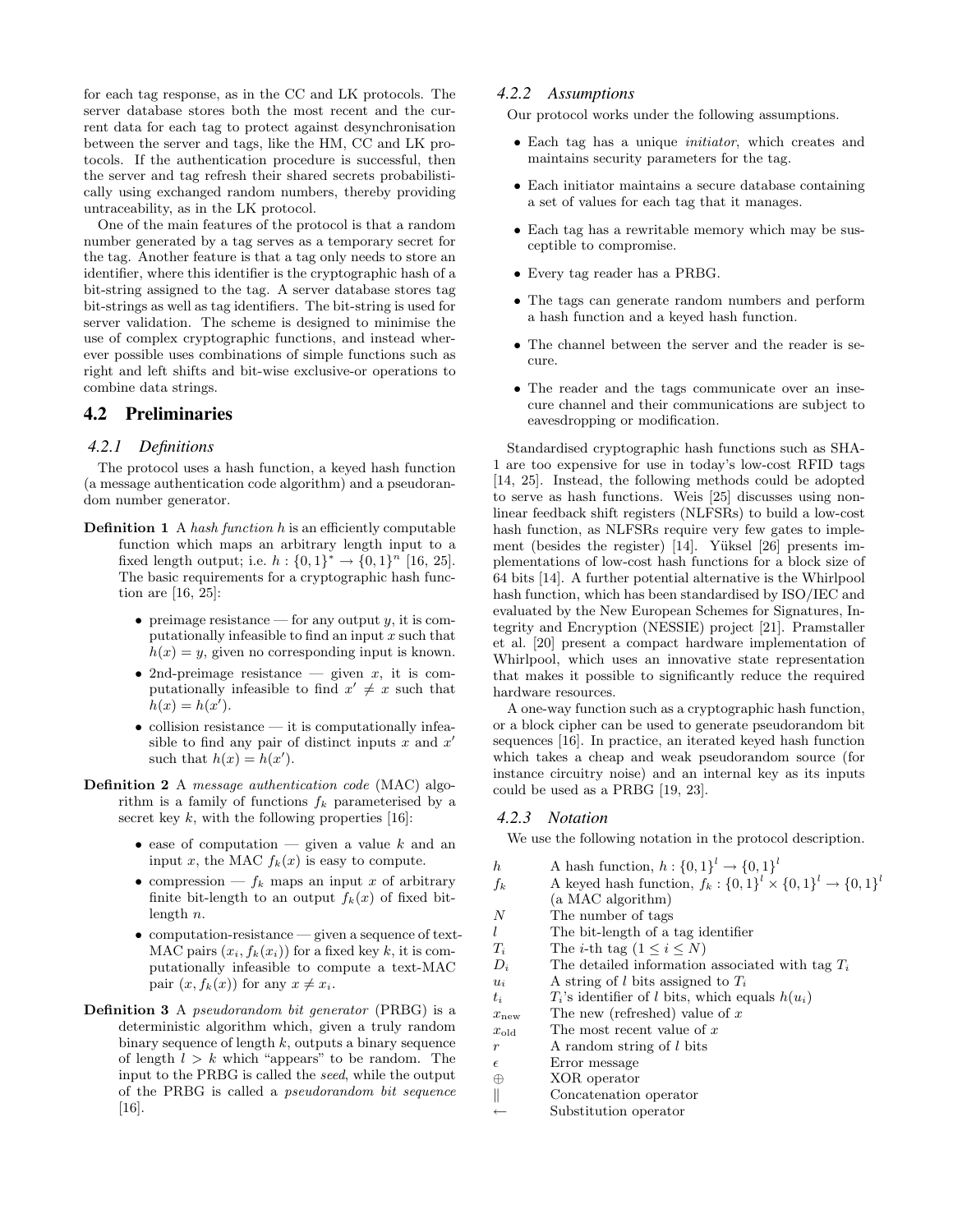- $x \gg k$  Right circular shift operator, which rotates all bits of  $x$  to the right by  $k$  bits, as if the left and right ends of x were joined.
- $x \ll k$  Left circular shift operator, which rotates all bits of  $x$  to the left by  $k$  bits, as if the left and right ends of x were joined.
- $\epsilon_R$  The random choice operator, which randomly selects an element from a finite set using a uniform probability distribution

# 4.3 Protocol Description

The protocol is summarised in Figure 1.

### *4.3.1 Initialisation*

The following steps must be performed by an initiator prior to using the protocol.

- An initiator (e.g. the tag manufacturer) assigns a string  $u_i$  of l bits to each tag  $T_i$ , computes  $t_i = h(u_i)$ , and stores  $t_i$  in the tag, where l should be large enough so that an exhaustive search to find the  $l$ -bit values  $t_i$  and  $u_i$  is computationally infeasible.
- The initiator stores the entries  $[(u_i, t_i)_{\text{new}}, (u_i, t_i)_{\text{old}}, D_i]$ for every tag that it manages. The first pair is for the newly assigned values of  $u_i$  and  $t_i$ , the second pair is for the previously assigned values, and  $D_i$  is for the tag information (e.g., price, date, etc.). Initially  $(u_i, t_i)_{\text{new}}$ is assigned the initial values of  $u_i$  and  $t_i$ , and  $(u_i, t_i)$ <sub>old</sub> is set to null.

## *4.3.2 Authentication Process*

- 1. **Reader:** A reader generates a random bit-string  $r_1 \in_R$  ${0,1}^l$  and sends it to  $T_i$ .
- 2. **Tag:** The tag  $T_i$  generates a random bit-string  $r_2 \in_R$  ${0,1}^l$  as a temporary secret for the session, and computes  $M_1 = t_i \oplus r_2$  and  $M_2 = f_{t_i}(r_1 \oplus r_2)$ .  $T_i$  then sends  $M_1$  and  $M_2$  to the reader.
- 3. **Reader:** The reader transmits  $M_1$ ,  $M_2$  and  $r_1$  to the server.
- 4. Server:
	- (a) The server searches its database using  $M_1, M_2$ and  $r_1$  as follows.
		- i. It chooses  $t_i$  from amongst the values  $t_{i(new)}$ or  $t_{i(\mathit{old})}$  stored in the database.
		- ii. It puts  $r_2 \leftarrow M_1 \oplus t_i$ , and computes  $M'_2 =$  $f_{t_i}(r_1 \oplus r_2)$ .
		- iii. If  $M'_2 = M_2$ , then it has identified and authenticated  $T_i$ . It then goes to step (c). Otherwise, it returns to step i.
	- (b) If no match is found, the server sends  $\epsilon$  to the reader and stops the session.
	- (c) The server computes  $M_3 = u_i \oplus (r_2 \gg l/2)$  and sends it with  $D_i$  to the reader.
	- (d) The server updates  $u_{i(old)}$  and  $t_{i(old)}$  for the tag  $T_i$  to  $u_i$  and  $t_i$  respectively, and sets  $u_{i(new)} \leftarrow$  $(u_i \ll l/4) \oplus (t_i \gg l/4) \oplus r_1 \oplus r_2$  and  $t_{i(new)} \leftarrow$  $h(u_{i(new)})$ .
- 5. **Reader:** The reader forwards  $M_3$  to  $T_i$ .
- 6. **Tag:**  $T_i$  computes  $u_i \leftarrow M_3 \oplus (r_2 \gg l/2)$  and checks that  $h(u_i) = t_i$ . If the check succeeds, the tag has authenticated the server, and sets  $t_i \leftarrow h((u_i \ll l/4) \oplus$  $(t_i \gg l/4) \oplus r_1 \oplus r_2$ . If the check fails, the tag keeps the current value of  $t_i$  unchanged.

# 5. ANALYSIS

## 5.1 Privacy and Security

The protocol has the following privacy and security properties.

- Tag Information Privacy: The detailed information  $D_i$  of tag  $T_i$  is stored in the database of the server, which is assumed to be secure. A server and a reader communicate via a secure channel. Only a legitimate server can extract a tag identifier  $t_i$  from the pair  $(M_1,$  $M_2$ ) sent by  $T_i$ . The server will send  $D_i$  to a reader immediately after successful authentication of  $T_i$ . Thus, only an authorised server and reader are able to access the information associated with a tag.
- Tag Location Privacy: The responses of the tag  $T_i$  are anonymous, since the tag only ever sends pairs  $(M_1, M_2)$ , which cannot be linked to any particular tag. In other words, the eavesdropper can neither link tag responses to previous responses from the same tag, nor distinguish one tag's responses from another's. It is thus difficult to track the location of a tag.
- Tag Impersonation attack: For a weak attacker to impersonate  $T_i$ , it must be able to compute a valid response  $(M_1, M_2)$  to a reader query. However, it is hard to compute such a valid pair without knowledge of  $t_i$ . Of course, a strong attacker is able to clone a tag.
- Replay attack: The scheme is a challenge-response authentication protocol using random numbers to resist replay attacks. The messages  $M_1, M_2$  and  $M_3$  are functions of freshly generated nonces  $r_1$  and  $r_2$ , and thus these messages cannot be reused in other sessions.
- Denial of Service attack: If an attacker prevents the third flow from reaching the tag, the shared secrets of the server and  $T_i$  might be out of synchronisation, since the server will refresh  $u_i$  and  $t_i$  but the tag  $T_i$ will keep the current  $t_i$ . However, the server maintains both the old and new values of  $u_i$  and  $t_i$  for each tag  $T_i$  in its database, so that the server can resynchronise with the tag in such a situation.
- Backward Traceability: A strong attacker cannot identify the past interactions of  $T_i$ , even if it knows  $T_i$ 's present internal state. That is, an attacker is unable to discover the previous identifiers of  $T_i$  because they are the cryptographic hashes of values not available to the tag.
- Forward Traceability: The scheme provides forward untraceability if a strong attacker misses  $M_3$  just once in a single successful authentication session after compromising  $T_i$ 's secret. That is, if the attacker cannot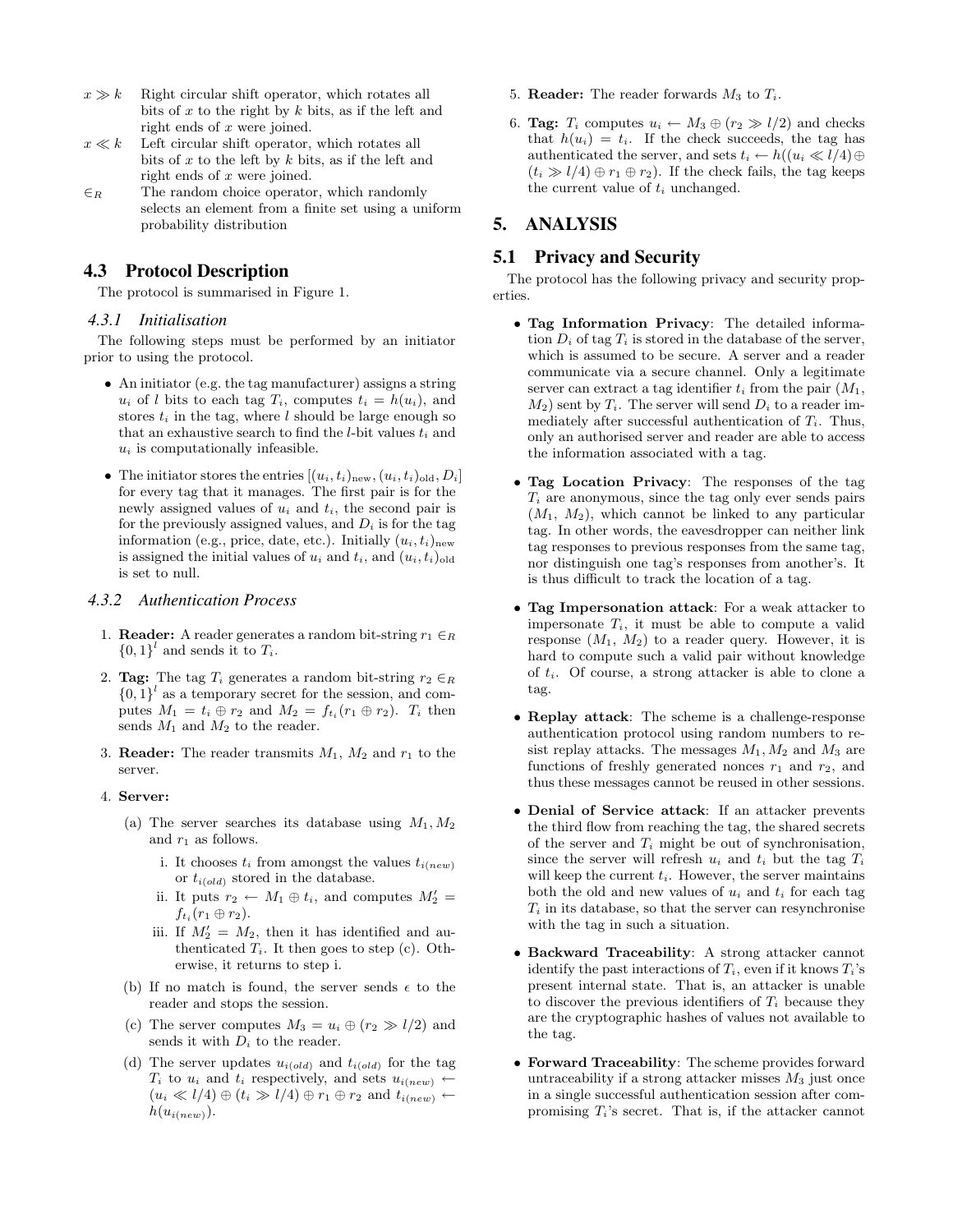| Server<br>$[(u_i,t_i)_{\text{new}},(u_i,t_i)_{\text{old}},D_i]$                                                                                                                         | Reader                |                                                   | Tag $T_i$<br>$[t_i]$                                                                                                                                      |
|-----------------------------------------------------------------------------------------------------------------------------------------------------------------------------------------|-----------------------|---------------------------------------------------|-----------------------------------------------------------------------------------------------------------------------------------------------------------|
| $M_1, M_2, r_1$                                                                                                                                                                         | $r_1 \in_R \{0,1\}^l$ | . $\stackrel{r_1}{\dashrightarrow}$<br>$M_1, M_2$ | $r_2 \in R \{0,1\}^l$<br>$M_1 = t_i \oplus r_2$<br>$M_2 = f_{t_i}(r_1 \oplus r_2)$                                                                        |
| Search for a value $t_i$ for which<br>$r_2 \leftarrow M_1 \oplus t_i$ and $M_2 = f_{t_i}(r_1 \oplus r_2)$                                                                               |                       |                                                   |                                                                                                                                                           |
| $M_3 = u_i \oplus (r_2 \gg l/2)$                                                                                                                                                        |                       |                                                   |                                                                                                                                                           |
| $D_i, M_3$<br>$\longrightarrow$                                                                                                                                                         |                       | $M_3$                                             |                                                                                                                                                           |
| $u_{i(old)} \leftarrow u_i$<br>$t_{i(old)} \leftarrow t_i$<br>$u_{i(new)} \leftarrow (u_i \ll l/4) \oplus (t_i \gg l/4) \oplus r_1 \oplus r_2$<br>$t_{i(new)} \leftarrow h(u_{i(new)})$ |                       |                                                   | $u_i \leftarrow M_3 \oplus (r_2 \gg l/2)$<br>$h(u_i) \stackrel{?}{=} t_i$<br>$t_i \leftarrow h((u_i \ll l/4) \oplus (t_i \gg l/4) \oplus r_1 \oplus r_2)$ |

 $\mathcal{L}=\{1,2,3,4\}$  , we can consider the constant of the constant  $\mathcal{L}=\{1,2,3,4\}$ 

#### Figure 1: The Protocol

prevent  $T_i$  from receiving the last message  $M_3$ , or does not have access to all the values  $r_1, r_2$  and  $u_i$  that are needed to refresh  $t_i$ , then it cannot compute the new identifier and track future transactions.

• Server Impersonation attack: A legitimate server responds with a message  $M_3$  to a tag in order to enable the tag to authenticate the server. A strong attacker cannot create a valid  $M_3$  without knowing  $u_i$ , and thus is unable to impersonate a legitimate server to  $T_i$  just by compromising  $t_i$ . However, if an attacker has access to all the exchanged messages and knows the value of  $t_i$ used in a single authentication session, it can compute the refreshed  $u_i$  for the following session. Hence, our protocol only resists such an attack on the assumption that an adversary does not have access to at least one of the values  $r_1$ ,  $M_1$  and  $M_3$  in an authentication session that is performed between an authorised server and a tag, for which the adversary knows the tag's secret  $t_i$ .

In Table 1, we compare our protocol with the protocols introduced in section 3 with respect to the privacy and security properties discussed in sections 2.1 and 2.2. It is clear from Table 1 that the LK scheme and the protocol proposed in section 4 satisfy the greatest number of the privacy and security properties.

#### 5.2 Performance

Like the protocol described in section 4, the DPLK, CC and LK schemes use pseudorandom number generators and checksum algorithms to protect the integrity of messages. We compare the storage and computation requirements of both a server and a tag for these three protocols and the protocol given in section 4.

Table 2 gives the storage needed in the server database and the memory required in a tag for each of these protocols. In the case of the database, we restrict our attention to the storage required to support tag authentication. Table 2 indicates that the protocol given in section 4 requires the least tag-side memory.

In order to compare the computational requirements of the four protocols, we take into account the checksum algorithms and secret updating functions that require the most computation in each protocol. The DPLK and CC protocols for the EPCglobal Gen-2 RFID tag make use of a cyclic redundancy code (CRC) as a checksum algorithm, which is efficient but less cryptographically strong, whereas the LK scheme uses pseudorandom functions (PRF), and the protocol given in section 4 uses hash functions for checksum computation and secret updating, which provide enhanced security. Table 3 compares the number of times each such function is computed in these protocols, under the assumption that they utilise the same algorithm.

From Table 3 it follows that the protocol given in section 4 requires fewer complex function invocations for the tag than the other three protocols. Thus our protocol has practical performance advantages over the DPLK, CC and LK schemes, whilst also providing the identified privacy and security properties.

# 6. CONCLUSION

We have reviewed the privacy, security, and performance requirements for RFID protocols. We have classified privacy issues into tag information and tag location privacy, and security threats into weak and strong attacks. We have also introduced the concept of server impersonation as a novel type of strong attack. We have presented a new RFID authentication protocol designed to meet the identified requirements. It has been compared with existing protocols with respect to both its privacy and security properties and its storage and computational requirements. The comparisons have shown that the protocol described here is both more secure than previously proposed schemes and has practical advantages over them, because it provides the greatest num-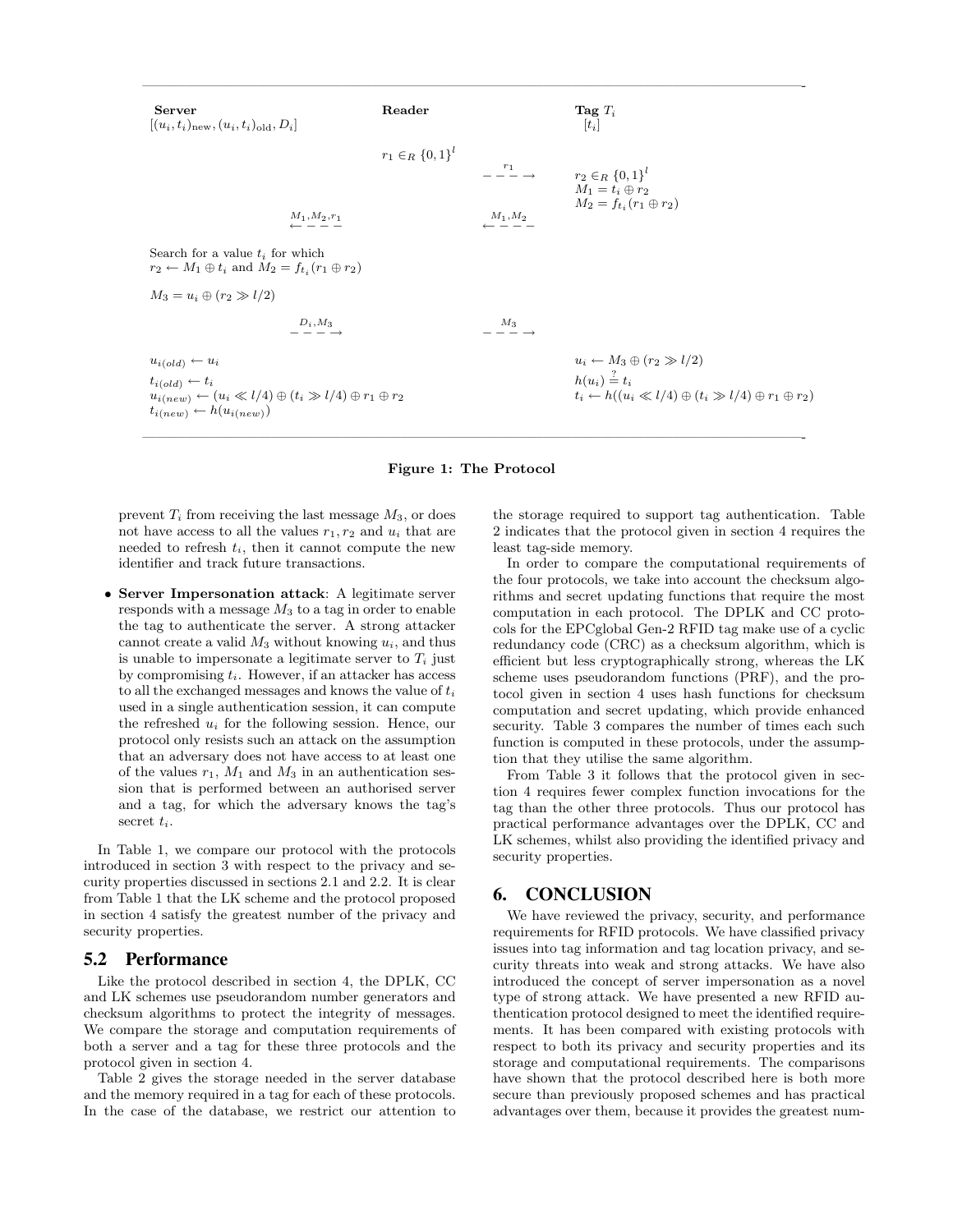Table 1: Privacy and security properties

| Property                   |        | IVI VV |   |         |   | ЪK | Sec. 4 |
|----------------------------|--------|--------|---|---------|---|----|--------|
| <b>Information Privacy</b> |        | ∩      | ∩ |         | ∩ | ∩  |        |
| Location Privacy           |        |        |   |         |   |    |        |
| Tag Impersonation          |        |        |   | $\circ$ |   |    |        |
| Replay attack              |        |        |   |         |   |    |        |
| DoS attack                 | $\cap$ |        |   |         |   |    |        |
| Backward Traceability      |        |        |   |         |   |    |        |
| Forward Traceability       |        |        |   |         |   |    |        |
| Server Impersonation       |        |        |   |         |   |    |        |
|                            |        |        |   |         |   |    |        |

◦ : provided

 $\triangle$ : provided under an assumption

− : not provided

|  | Table 2: Storage requirements |
|--|-------------------------------|
|  |                               |

| $\mathcal{S} \mathcal{t}$ <i>orage</i> | ◡                                     | ◡                                           |                                             | Sec. |
|----------------------------------------|---------------------------------------|---------------------------------------------|---------------------------------------------|------|
| berver                                 | v<br>t?<br>--<br>. .<br>∸<br><b>.</b> | w<br>--<br>$2\ell_2$<br>$40^{\circ}$<br>. . | Л<br>$ml_4$<br>აივ<br>410<br>$\overline{1}$ | 4l   |
| lag                                    | --<br>$\iota_2$                       | $\iota_2$<br>-<br>--                        | $\mathbf{u}$ , 5                            |      |

 $N$ : The number of tags

- m : The maximum number of authentication failures in the LK protocol (e.g.,  $m = 64$  [15])
- l : The bit-length of a tag identifier (e.g.,  $l = 64,96$  or 128 [1, 5, 15])
- $l_1$ : The bit-length of a PIN in the DPLK and CC protocols (e.g.,  $l_1 = 32$  [5])
- $l_2$ : The bit-length of a session key in the DPLK and CC protocols (e.g.,  $l_2 = 16$  [5])
- $l_3$  : The bit-length of a server validator in the LK protocol (e.g.,  $l_3 = 32$  [15])<br>  $l_4$  : The bit-length of a tag secret transmitted in the LK protocol (e.g.,  $l_4 = 3$
- : The bit-length of a tag secret transmitted in the LK protocol (e.g.,  $l_4 = 32$  [15])

| Computation |                           |          |          |                         | Sec. 4 |
|-------------|---------------------------|----------|----------|-------------------------|--------|
|             | On receiving the 2nd flow | $(k+1)F$ | kF       | $(k_1 + 1)F$            | kF     |
| Server      | On sending the 3rd flow   | 1 F      | 1 F      |                         |        |
|             | On updating or refreshing | 1 F      | 2 F      | $(k_1 + k_2 + m)F$      | 1 F    |
|             | $_{\rm Total}$            | $(k+3)F$ | $(k+3)F$ | $(2k_1 + k_2 + m + 2)F$ | $k+1$  |
|             | On sending the 2nd flow   | 2F       |          |                         |        |
| Tag         | On receiving the 3rd flow | 1F       |          | 2 F                     | 1F     |
|             | On updating or refreshing | 1F       | 2 F      |                         | 1 F    |
|             | Total                     |          |          |                         | ЗF     |

Table 3: Computation requirements

 $F : A$  computationally complex function (such as a CRC, PRF or hash function)

 $N$  : The number of tags

- m : The maximum number of authentication failures in the LK protocol (e.g.,  $m = 64$  [15])
- n : The length of the backward key chain in the LK protocol (e.g.,  $n = 2^{20}$  [15])

k : An integer satisfying  $1 \leq k \leq 2N$ 

- $k_1$ : An integer satisfying  $0 \leq k_1 \leq m-1$
- $k_2$ : An integer satisfying  $0 \leq k_2 \leq n-2$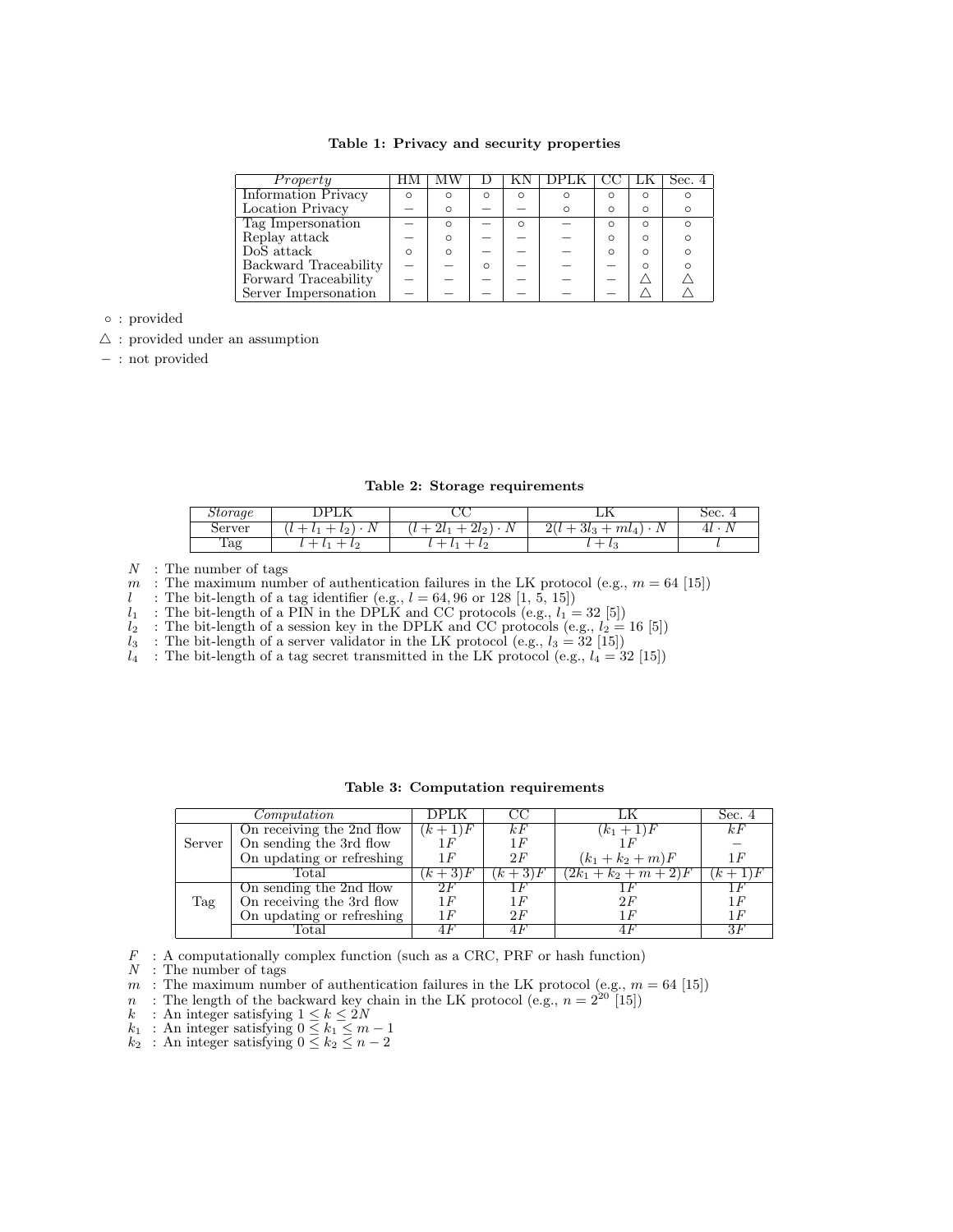ber of identified privacy and security features and requires the least storage and computation in a tag.

# 7. REFERENCES

- [1] EPCglobal class 1 gen 2 RFID specification. White paper, Alien Technology-RFID products & technology for new supply chain efficiency, visibility & security, 2005.
- www.alientechnology.com/docs/AT wp EPCGlobal WEB.pdf. [2] ActiveWAVE. Advantages of RFID.
- www.activewaveinc.com/technology rfid advantage.html. [3] G. Avoine. Cryptography in Radio Frequency
- Identification and Fair Exchange Protocols. PhD thesis, Ecole Polytechnique Federale de Lausanne (EPFL), Lausanne, Switzerland, December 2005.
- [4] G. Avoine, E. Dysli, and P. Oechslin. Reducing time complexity in RFID systems. In B. Preneel and S. Tavares, editors, Selected Areas in Cryptography SAC 2005, volume 3897 of Lecture Notes in Computer Science, pages 291–306, Kingston, Canada, August 2005. Springer-Verlag.
- [5] H. Chien and C. Chen. Mutual authentication protocol for RFID conforming to EPC class 1 generation 2 standards. Computer Standards & Interfaces, 29(2):254–259, February 2007.
- [6] T. Dimitriou. A lightweight RFID protocol to protect against traceability and cloning attacks. In Conference on Security and Privacy for Emerging Areas in Communication Networks — SecureComm, pages 59–66, Athens, Greece, September 2005. IEEE.
- [7] D. N. Duc, J. Park, H. Lee, and K. Kim. Enhancing security of EPCglobal gen-2 RFID tag against traceability and cloning. In Symposium on  $Cryptography$  and Information Security  $-$  SCIS 2006, Hiroshima, Japan, January 2006. The Institute of Electronics, Information and Communication Engineers.
- [8] K. Finkenzeller. RFID Handbook: Fundamentals and Applications in Contactless Smart Cards and Identification. Wiley, 2nd edition, 2003.
- [9] B. Glover and H. Bhatt. RFID Essentials. O'Reilly, 2006.
- [10] A. Henrici and P. Müller. Hash-based enhancement of location privacy for radio-frequency identification devices using varying identifiers. In R. Sandhu and R. Thomas, editors, International Workshop on Pervasive Computing and Communication Security — PerSec 2004, pages 149–153, Orlando, Florida, USA, March 2004. IEEE Computer Society.
- [11] S. Karthikeyan and N. Nesterenko. RFID security without extensive cryptography. In Workshop on Security of Ad Hoc and Sensor Networks — SASN '05, pages 63–67, Alexandria, Virginia, USA, November 2005. ACM Press.
- [12] T. Le, M. Burmester, and B. Medeiros. Forward-secure RFID authentication and key exchange. Cryptology ePrint Archive Report 2007/051, IACR, 2007.
- [13] H. Lee, J. Yang, and K. Kim. Enhanced mutual authentication protocol for low-cost RFID. White Paper WP-HARDWARE-031, Auto-ID Labs, 2006.
- [14] M. Lehtonen, T. Staake, F. Michahelles, and E. Fleisch. From identification to authentication — a

review of RFID product authentication techniques. In Printed handout of Workshop on RFID Security – RFIDSec 2006, 2006.

- [15] C. Lim and T. Kwon. Strong and robust RFID authentication enabling perfect ownership transfer. In P. Ning, S. Qing, and N. Li, editors, Conference on Information and Communications  $Security - ICICS$ '06, volume 4307 of Lecture Notes in Computer Science, pages 1–20, Raleigh, North Carolina, USA, December 2006. Springer-Verlag.
- [16] A. J. Menezes, P. C. van Oorschot, and S. A. Vanstone. Handbook of Applied Cryptography, volume 6 of Discrete Mathematics and Its Applications. CRC Press, 1996.
- [17] D. Molnar and D. Wagner. Privacy and security in library RFID: Issues, practices, and architectures. In B. Pfitzmann and P. Liu, editors, Conference on Computer and Communications Security — ACM CCS, pages 210–219, Washington, DC, USA, October 2004. ACM Press.
- [18] M. Ohkubo, K. Suzki, and S. Kinoshita. Cryptographic approach to "privacy-friendly" tags. In RFID Privacy Workshop, MIT, MA, USA, November 2003. http://www.rfidprivacy.us/2003/agenda.php.
- [19] R. D. Pietro and R. Molva. Information confinement, privacy, and security in RFID systems. In J. Biskup and J. Lopez, editors, European Symposium Research Computer Security — ESORICS 2007, volume 4734 of Lecture Notes in Computer Science, pages 187–202, Dresden, German, September 2007. Springer-Verlag, Berlin.
- [20] N. Pramstaller, C. Rechberger, and V. Rijmen. A compact FPGA implementation of the hash function whirlpool. In  $ACM/SIGDA$  14th international symposium on Field Programmable Gate Arrays — FPGA'06, ACM Press, pages 159–166, New York, 2006.
- [21] B. Preneel et al. Final report of European project IST-1999-12324: New European schemes for signatures, integrity, and encryption. Available at: www.cosic.esat.kuleuven.be/nessie/, April 2004.
- [22] F. Thornton, B. Haines, A. M. Das, H. Bhargava, A. Campbell, and J. Kleinschmidt. RFID Security. Syngress, Massachusetts, USA, 2006.
- [23] G. Tsudik. YA-TRAP: Yet another trivial RFID authentication protocol. In Fourth IEEE Annual Conference on Pervasive Computing and  $Communications - PerCom 2006$ , pages 640-643, Pisa, Italy, March 2006. IEEE Computer Society Press.
- [24] S. Weis, S. Sarma, R. Rivest, and D. Engels. Security and privacy aspects of low-cost radio frequency identification systems. In D. Hutter, G. Müller, W. Stephan, and M. Ullmann, editors, International Conference on Security in Pervasive Computing — SPC 2003, volume 2802 of Lecture Notes in Computer Science, pages 454–469, Boppard, Germany, March 2003. Springer-Verlag.
- [25] Stephen Weis. Security and privacy in radio-frequency identification devices. Master's thesis, Massachusetts Institute of Technology (MIT), Massachusetts, USA, May 2003.